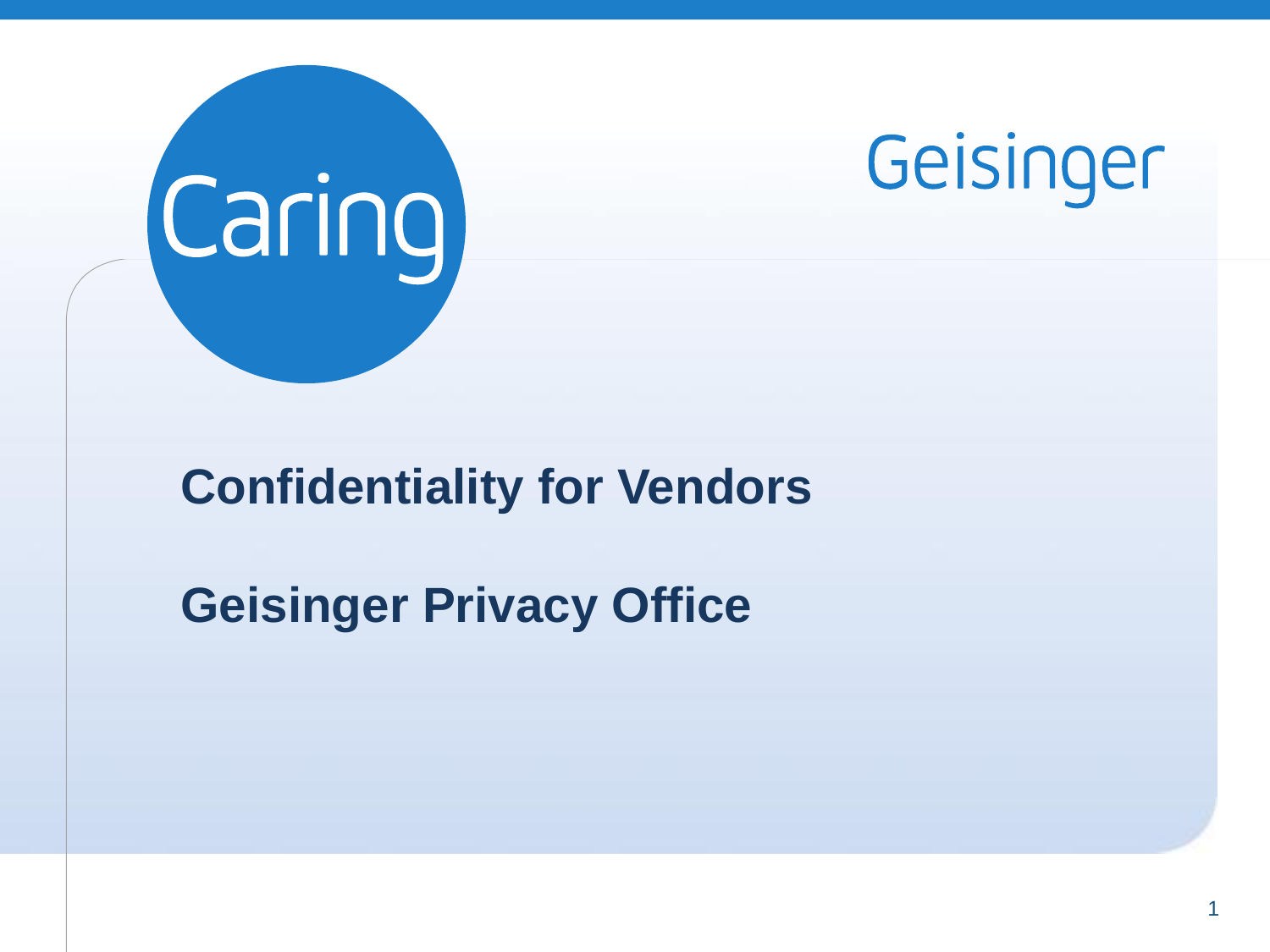### **Introduction**

- At Geisinger, we take the privacy and confidentiality of our patients, members and employees very seriously
- Even vendors that are not business associates may receive sensitive information or have incidental exposure to protected health information (PHI)
- If you receive, handle, collect or maintain PHI as part of the services you provide, you should also review our HIPAA and Privacy Overview For Our Business Associates available on the Vendor Relations page of our website:

<https://www.geisinger.org/about-geisinger/corporate/vendor-relations>

The following slides are intended for informational purposes, and highlight Geisinger's expectations regarding confidentiality. All vendors are required to be familiar with the terms and conditions related to confidentiality. Such terms could be in a master service agreement, non-disclosure agreement, or other contract.

# Geising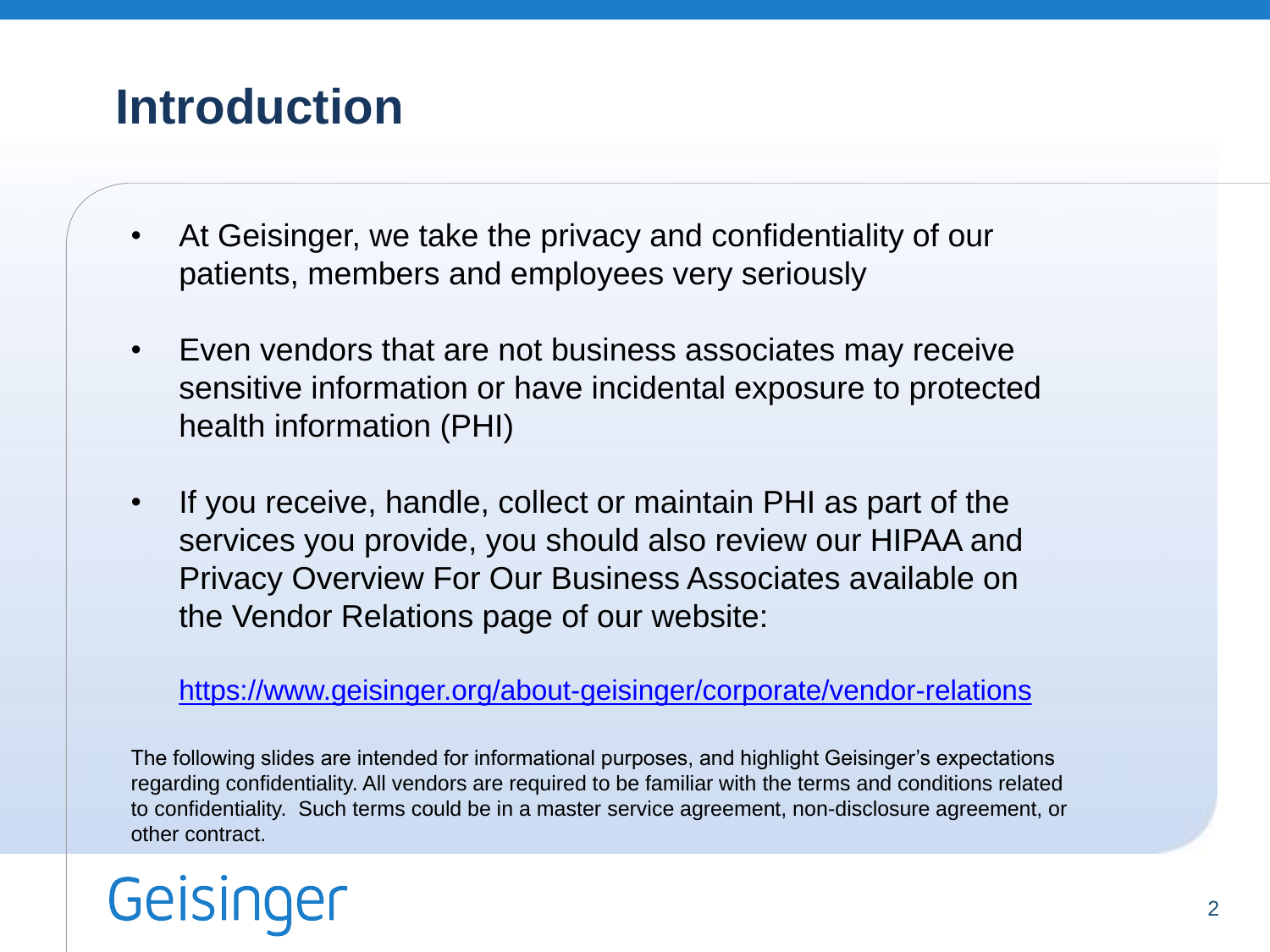### **Sensitive Data**

Sensitive data includes: Personally Identifiable Information (PII), protected health information (PHI), business sensitive information, or other non-public information. All vendors that receive sensitive data are expected to have reasonable safeguards in place to prevent the unauthorized use or disclosure of such data.

It is expected that you:

- Will be familiar with all confidentiality provisions in your contract or NDA
- Will identify and appropriately handle sensitive data
- Will timely report any inappropriate uses or disclosures to Geisinger



## Geisinger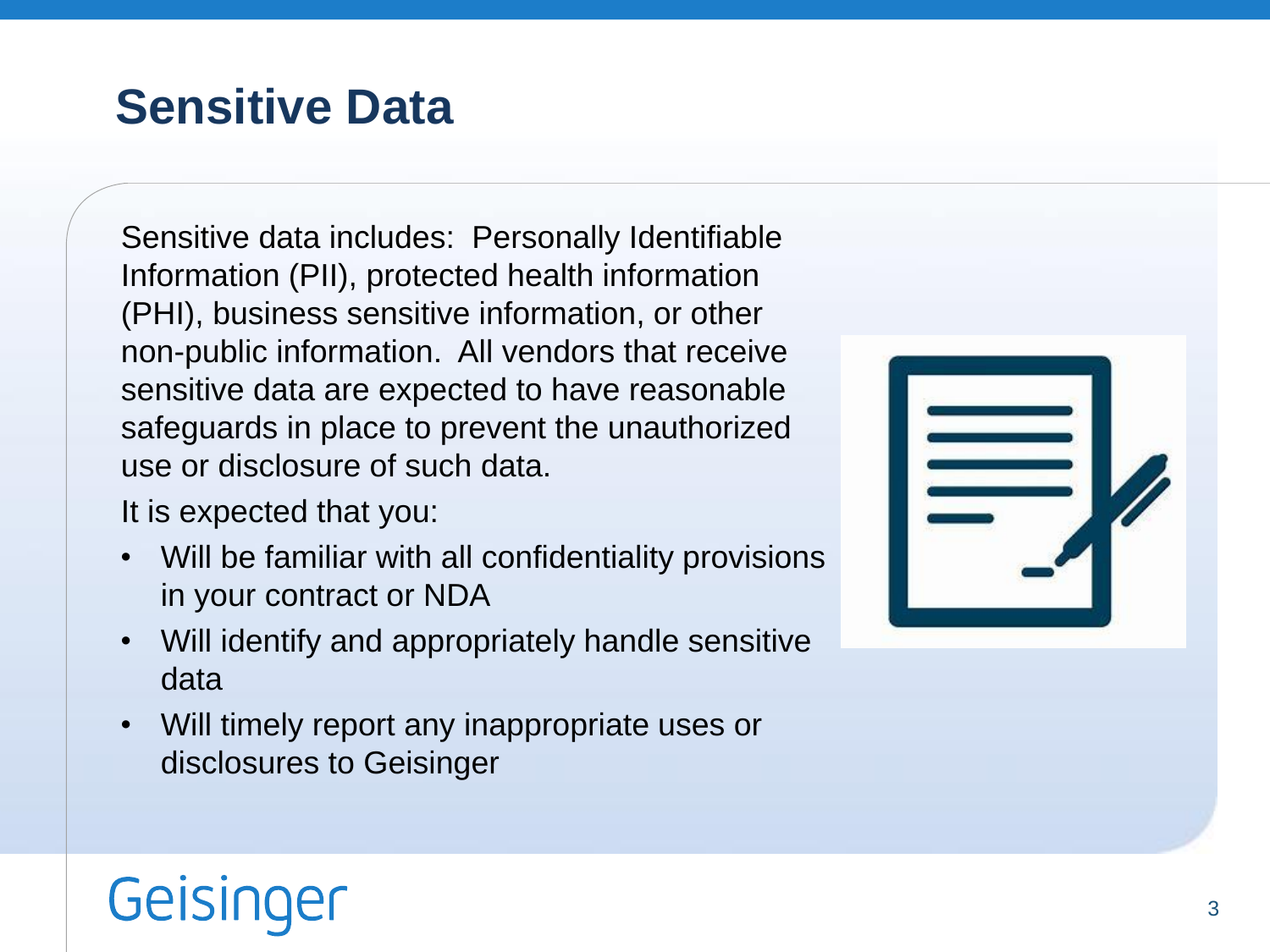#### **Incidental Exposure to PHI**

Any vendor that has incidental exposure to PHI in the performance of their contractual duties is expected to follow all instructions from supervising Geisinger staff regarding confidentiality, and to keep such information strictly confidential. PHI should not be retained or utilized.

**Example:** A vendor is required to be on-site to perform its duties. In performing its duties, the vendor's agents may come into contact with patients or information regarding their treatment. Such information should be kept confidential, and any on-site staff should follow any instructions provided by Geisinger staff. Such instructions may include wearing a visitor badge, being escorted while on premises, or signing log in sheets.



## Geisinger